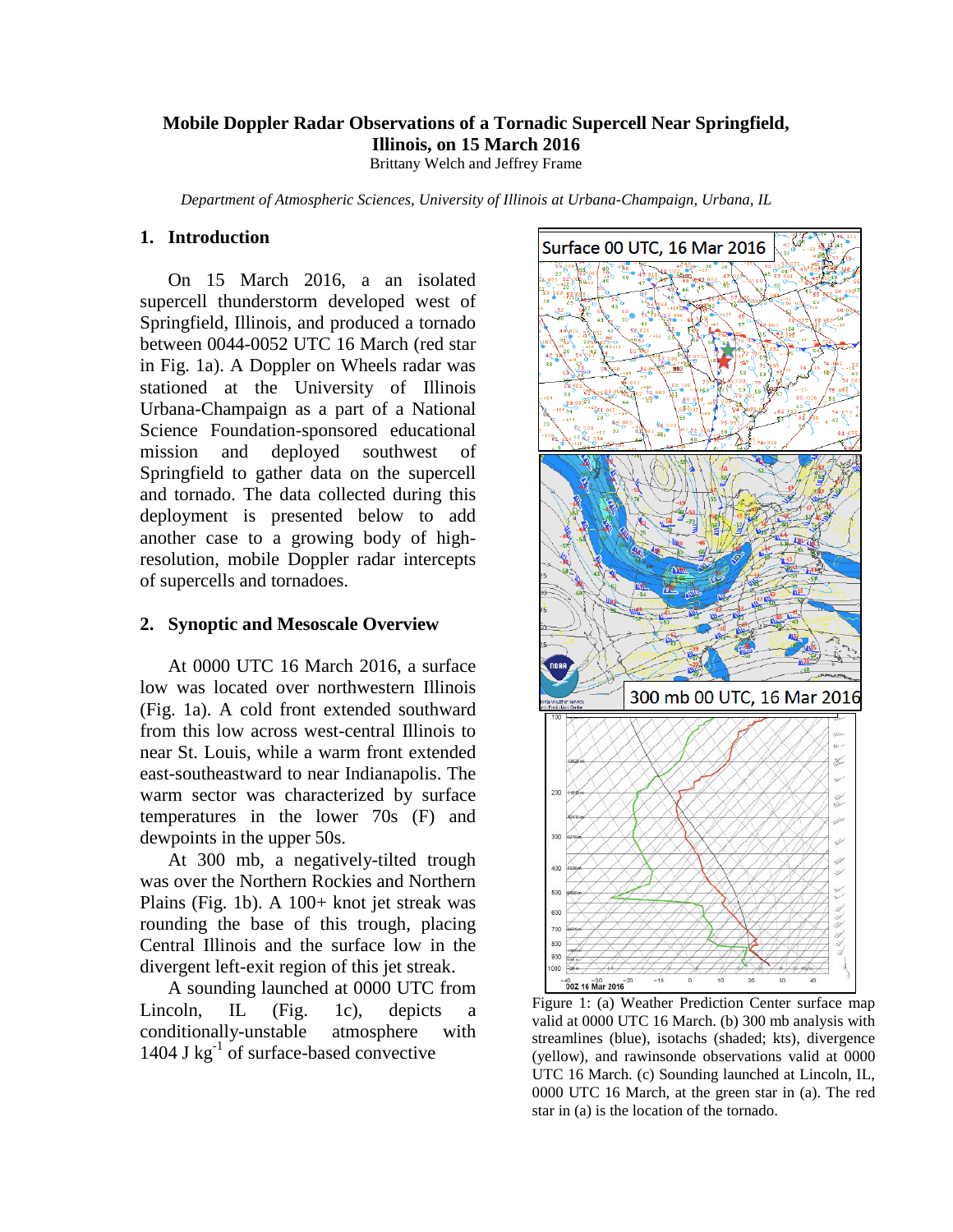available potential energy (CAPE). A substantial cap remained, however, as the convective inhibition (CIN) was still 90 J  $kg^{-1}$ . A mesoanalysis from the Storm Prediction Center (SPC; not shown) revealed that the only uncapped CAPE was only immediately along and ahead of the surface cold front. The 0-6 km bulk shear was between 55-60 knots and the 0-1 km storm-relative helicity was around 200 m<sup>2</sup> s<sup>-</sup>  $2$ , meaning that the pre-storm environment was more than adequate to support organized convection, including supercells.

Given this environment, SPC issued a categorical Enhanced Risk of severe weather for the region (Fig. 2a), including a 10% chance of a tornado within 25 miles of a point (Fig. 2b).



Figure 2: (a) Storm Prediction Center Categorical Convective Outlook issued at 2000 UTC 15 March 2016 (b) SPC Probabilistic Tornado Outlook issued at 2000 UTC 15 March 2016

During the early evening hours of 15 March, a cluster of thunderstorms developed within the Enhanced Risk area above (Figs.

2a and 3a). The storms within this cluster were of mixed modes, including supercells and line segments with embedded rotation. Several tornadoes were reported with this activity (not shown); these cells were not intercepted owing to more unfavorable terrain in this region of Illinois and likely attenuation of the X-band beam owing to passage through multiple convective cores.

An isolated supercell formed to the southeast of this earlier activity (circled in white in Fig. 3a) and tracked eastnortheastward toward Springfield, Illinois, after 0000 UTC 16 March. A zoomed-in view of WSR-88D imagery reveals two thin hook echoes on the right-rear flank of this supercell at the time the tornado was first reported (Fig. 3b). A tornado warning was issued for this cell at 0005 UTC and in effect at the time of tornadogenesis.



Figure 3: (a) Wide view and (b) zoomed-in view of KILX WSR-88D base reflectivity imagery at 0044 UTC 16 March.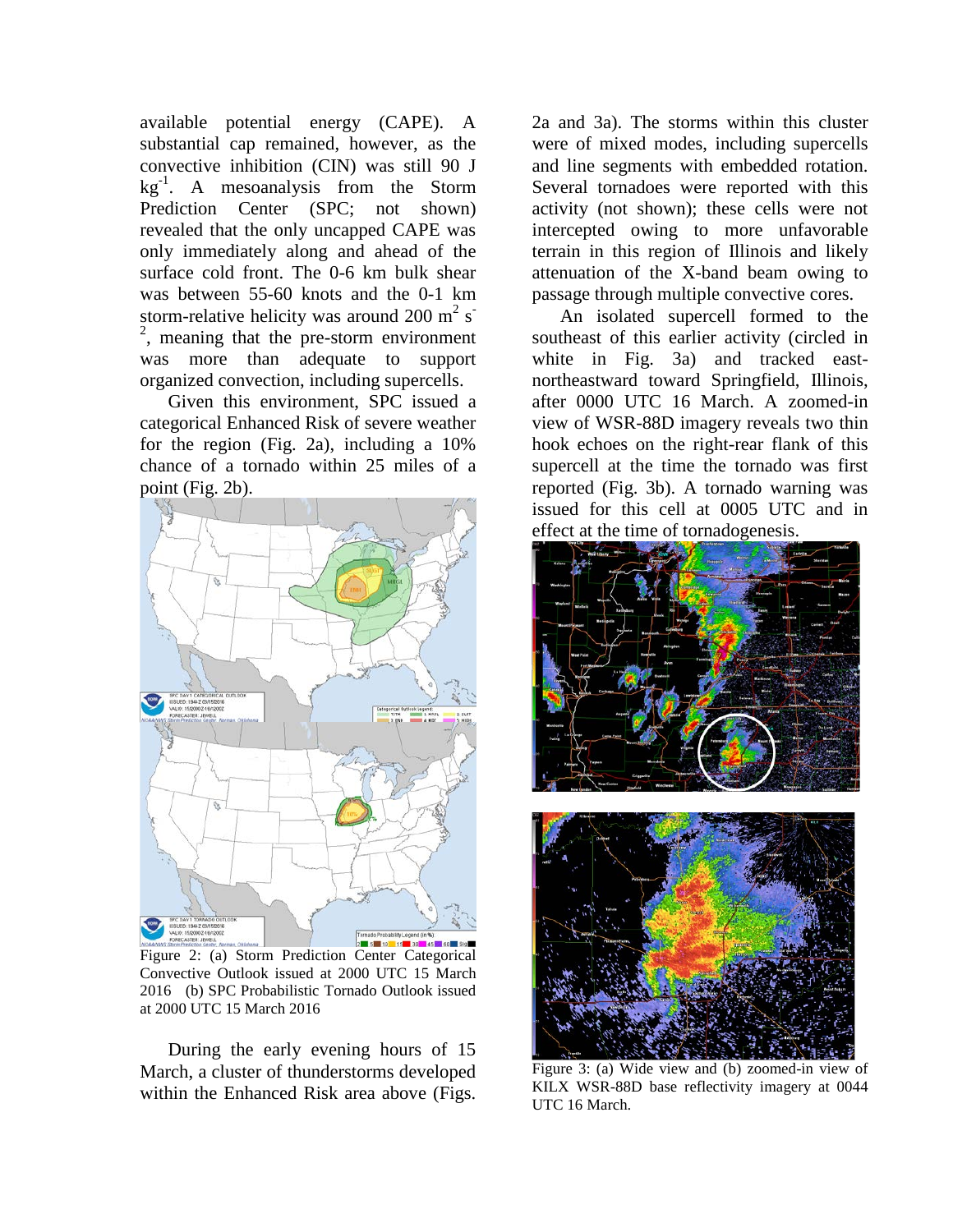### **3. Data and Methods**

The data analyzed in this paper were collected with a DOW mobile X-band dualpolarimetric radar. The DOW scanned at elevations of 0.5°, 1.0°, 1.5°, 2.0°, 3.0°, and 5.0°. During the time of the tornado, the supercell was 20-25 km from the radar.

The radar data were edited with SOLO3 software. First, the data were thresholded against the normalized coherent power (NCP), to remove noise. Data for which the NCP was below 0.25 were deleted; this was an indication of a low signal-to-noise ratio. Ground clutter, identified from areas of Doppler velocities near  $0 \text{ m s}^{-1}$  co-located with high reflectivity values owing to nonmetrological objects was removed manually. Any other remaining noise was manually deleted at the conclusion of the editing process.

# **4. Radar Analysis**

The analysis of the high-resolution mobile Doppler radar data begins at 0034 UTC. At this time, a tight Doppler velocity couplet was located within the hook echo of the storm (Fig. 4a). This circulation broadened with height (Fig. 4b). By 0039 UTC, however, this circulation broadened and weakened at all levels (Figs. 4c, d). The circulation began to reintensify by 0044 UTC, the time of tornadogenesis (Figs. 5a, b), but still appeared to be weaker than at 10 minutes earlier (compare to Figs 4a, b). The circulation also retightened by this time. The circulation became even tighter by 0049 UTC (Figs. 5c, d), as the tornado continued. Mobile Doppler radar data on the tornado were unfortunately lost after this time, however, as the tornado became blocked by trees and other ground clutter near the radar site.



Figure 4: Mobile Doppler radar velocity observations at (a) 0.5° at 0034 UTC, (b) 1.0° at 0034 UTC, (c) 0.5° at 0039 UTC, and (d) 1.0° at 0039 UTC.



Figure 5: Mobile Doppler radar velocity observations at (a)  $0.5^{\circ}$  at 0044 UTC, (b)  $1.0^{\circ}$  at 0044 UTC, (c) 0.5° at 0049 UTC, and (d) 1.0° at 0049 UTC.

Analyses of the velocity difference across the circulation (∆V) and circulation diameter were also conducted. The velocity difference is defined as the difference between the maximum and minimum radial velocity values; the physical distance between the points corresponding to these velocities was defined as circulation diameter.

The pretornadic circulation on the lowest scans at 0034 UTC was curiously as strong or stronger (as measured by  $\Delta V$ ) than the circulation immediately at the time of